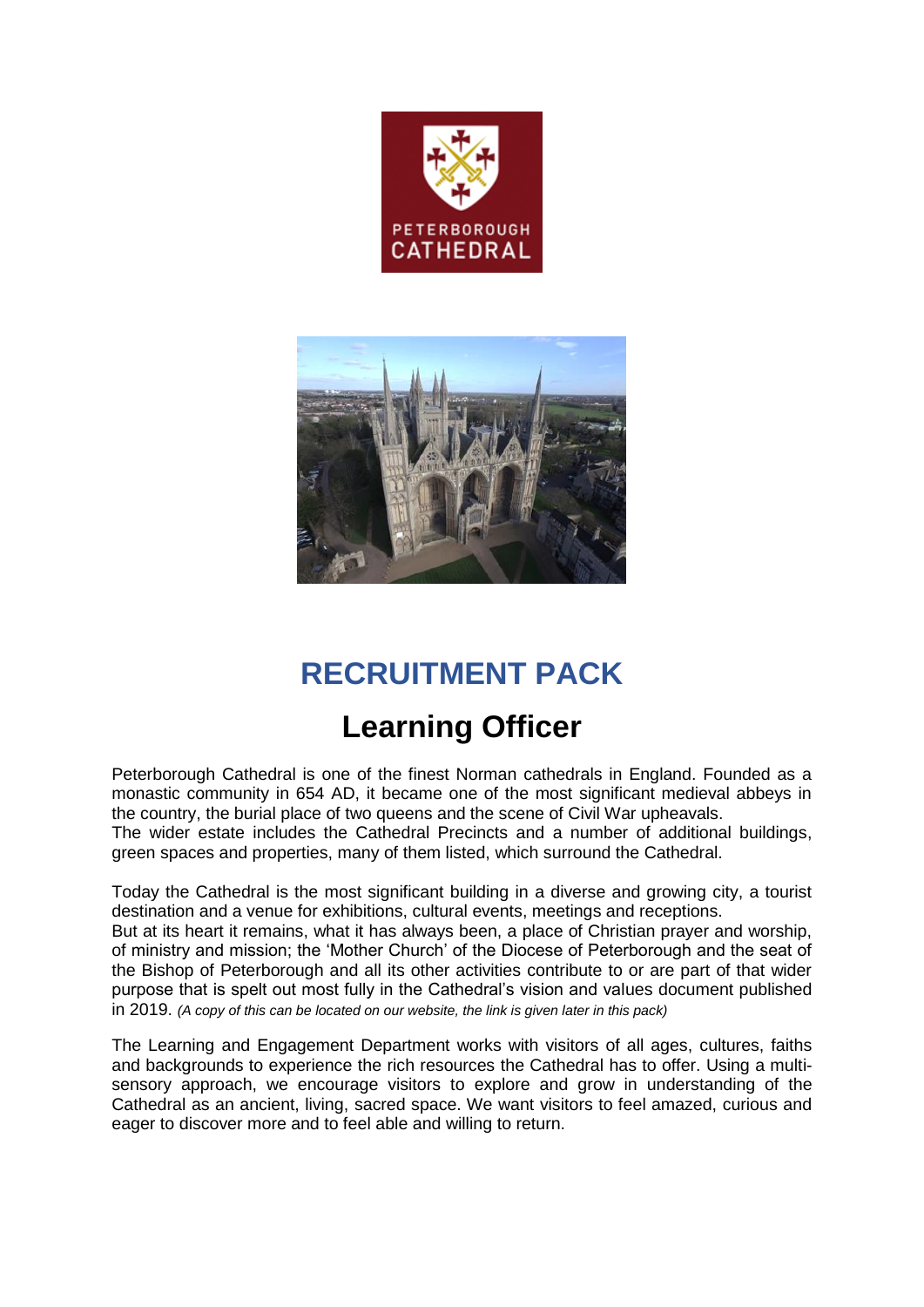**As a Learning Officer, you will assist in the development and delivery of activities for visitors, from school groups to local interest groups and everything in between. You will be creative, innovative and adaptable, able to communicate the Cathedral's story in fresh and exciting ways. You will report to the Head of Learning and work alongside a team of dedicated volunteers.**

### **Key Responsibilities**

- To assist the Head of Learning in the development of curriculum-linked activities for school groups
- To lead activities with school groups inside the Cathedral, the visitor centre and in schools
- To encourage feedback from schools and evaluate each session we deliver
- To maintain resources used for school visits, keeping them well-organised and tidy
- To prepare the resources needed for each activity, ensuring there is enough to deliver a session
- To support volunteers in the delivery of activities for school groups and work alongside them
- To assist the Head of Learning and the Head of Communications in the promotion of our school visit provision
- To liaise with schools in the booking process: initial enquiry, processing booking forms, preparing confirmation packs and liaising with the Accounts department
- To assist the Head of Learning in the maintenance of the school visit volunteer rota
- To update the website and ticket booking pages for the department's activities
- To liaise with individuals and tour companies looking to book a tour, directing them to the website or completing a booking process: initial enquiry, processing booking forms, preparing confirmation packs and liaising with the Accounts department
- To liaise with volunteer guides regarding bookings and tour schedules
- To assist the Head of Learning in the development and delivery of family activities in the **Cathedral**
- To keep the department order book up to date and provide visitor data to the Head of **Department**
- To undertake any other activities deemed necessary to the role as appropriate

## **Person Specification**

It is likely that the successful candidate has experience delivering activities with children. They will be able to adapt to the needs of a diverse range of groups. They will have a keen interest in history and/or RE as well as creative subjects like art and design and be able to plan activities that support these curriculum areas using the Cathedral as an inspirational resource. They may have experience in formal or informal education settings. They will have excellent interpersonal skills. They will be adaptable and able to think on their feet. They will be organised and have good IT and administrative skills.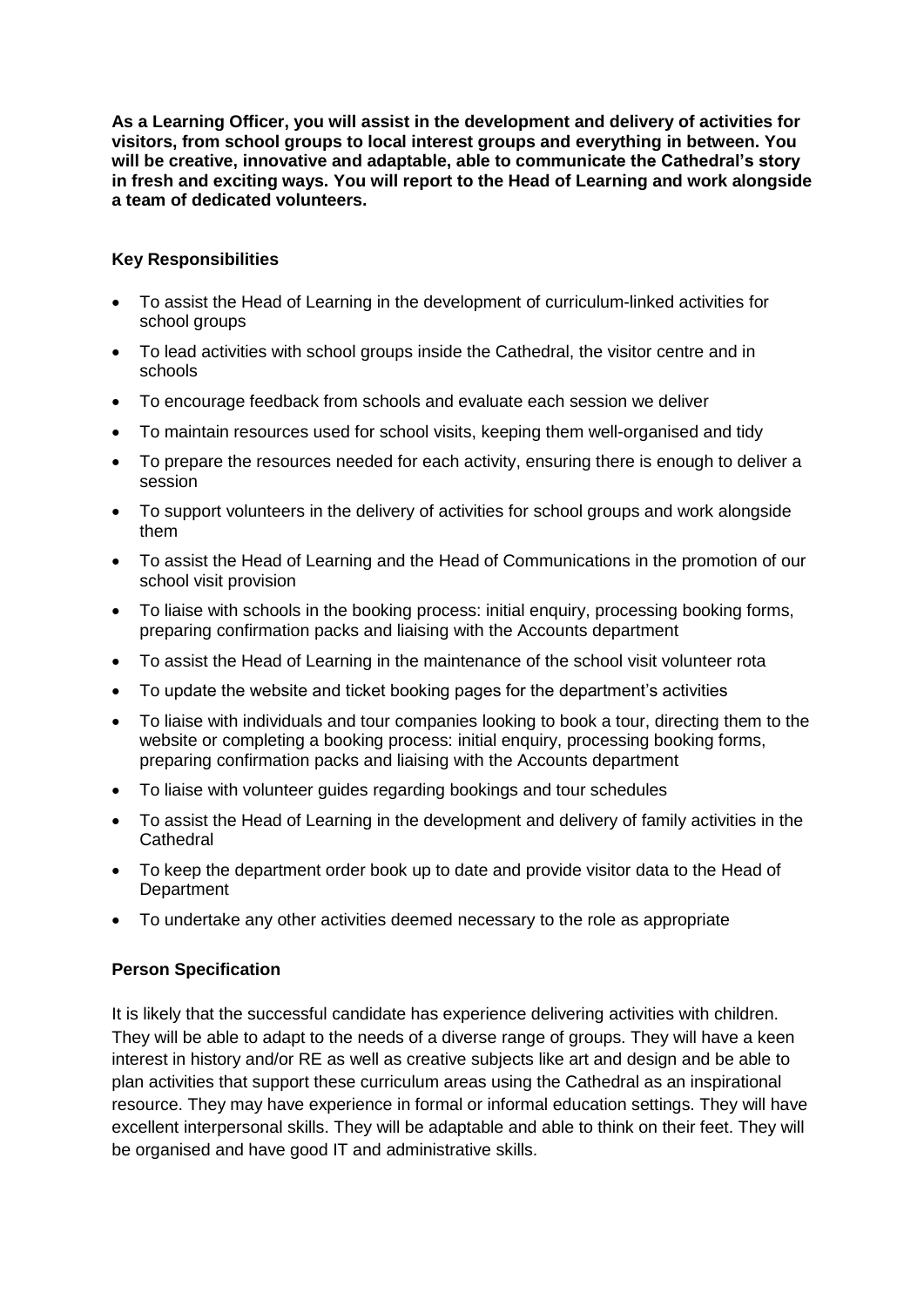| <b>Essential</b>                                               |                                                                                                                                                                                                                                                        | <b>Desirable</b>                                                                                                                                                                                                                       |
|----------------------------------------------------------------|--------------------------------------------------------------------------------------------------------------------------------------------------------------------------------------------------------------------------------------------------------|----------------------------------------------------------------------------------------------------------------------------------------------------------------------------------------------------------------------------------------|
| $\bullet$                                                      | Ability to act according to the<br><b>Cathedral's core values of</b><br>Joyfulness, Generosity, Inclusivity<br>and Integrity.                                                                                                                          |                                                                                                                                                                                                                                        |
| <b>Knowledge and Experience</b>                                |                                                                                                                                                                                                                                                        |                                                                                                                                                                                                                                        |
|                                                                | Experience working with children in an<br>informal or formal education setting<br>Reasonable knowledge of British History<br>Reasonable knowledge of Christianity                                                                                      | Experience of creating interesting and<br>informative digital learning materials<br>Previous experience of working in the<br>Learning team of a Cathedral, large Church<br>or heritage sector<br>Experience of working with volunteers |
| <b>Skills</b>                                                  |                                                                                                                                                                                                                                                        |                                                                                                                                                                                                                                        |
|                                                                | <b>Excellent communication skills</b><br>Excellent IT skills and general computer<br>literacy<br>Ability to plan, manage, organise and<br>prioritise workload<br>Ability to work as part of a wider team,<br>including different Cathedral departments | Dramatic/artistic skills<br>Head for heights                                                                                                                                                                                           |
|                                                                | and volunteers                                                                                                                                                                                                                                         |                                                                                                                                                                                                                                        |
| Quick to learn and able to adapt<br><b>Personal attributes</b> |                                                                                                                                                                                                                                                        |                                                                                                                                                                                                                                        |
|                                                                | Understanding of, sympathy with and<br>willingness to promote the aims and<br>purposes of the Cathedral, its mission and<br>ministry                                                                                                                   |                                                                                                                                                                                                                                        |
|                                                                | Creative, energetic, dynamic and<br>enthusiastic approach and enjoyment of<br>working with children, adults and young<br>people                                                                                                                        |                                                                                                                                                                                                                                        |
|                                                                | Friendly and outgoing. Able to work well<br>and collaborate with others                                                                                                                                                                                |                                                                                                                                                                                                                                        |
|                                                                | A sense of purpose and ability to take<br>personal initiative                                                                                                                                                                                          |                                                                                                                                                                                                                                        |
|                                                                | Ability to uphold and conform to the<br>requirements of the Cathedral's<br>Safeguarding policies                                                                                                                                                       |                                                                                                                                                                                                                                        |
|                                                                | Sufficient physical fitness and ability to lift<br>and carry resources to and from the<br>Cathedral and to set up furniture for<br>activities                                                                                                          |                                                                                                                                                                                                                                        |